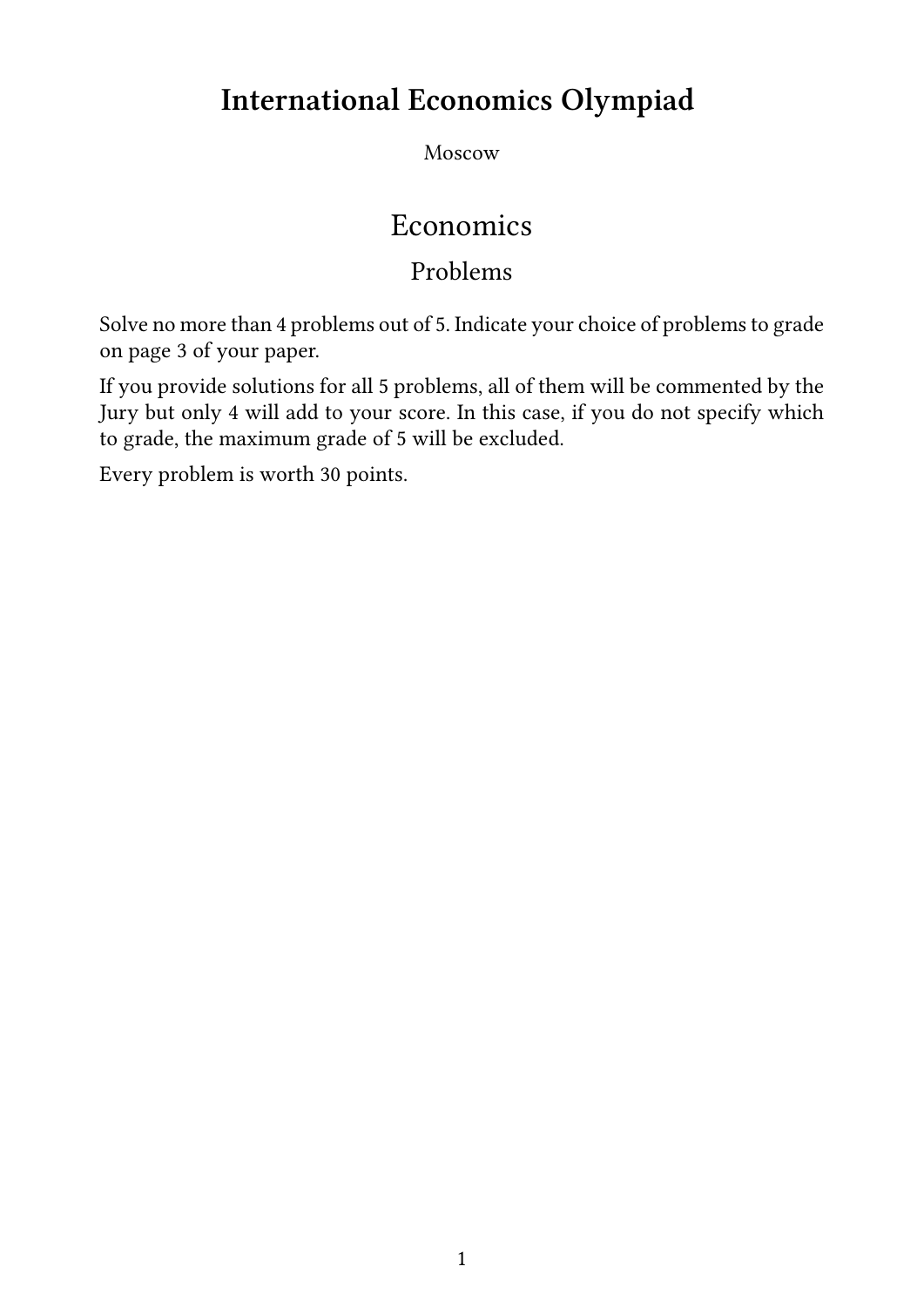### **Problem 1.** "True cost?" *(30 raw points)*

In Moscow, there exists a restaurant chain that uses the following pricing mechanism. A consumer must pay some entrance fee, after that they can order whatever they want for the price that is equal to the cost of ingredients. The price of an entry ticket depends on the time of the day (being higher in the evening than in the morning), but prices of menu items remain the same and are very low for Moscow standards.

For instance, a portion of pasta costs only about \$2–2.5, the price of a ribeye steak is about \$4, a burger with grilled tiger prawns and arugula can be purchased for merely \$3. For only \$3–4 a customer can drink a glass of decent wine. These prices are very low compared to other restaurants in the city. Customers must eat and drink inside; if they want to take something away, the price doubles.

**a)** *(15 rp)* One of the well-known models of price discrimination explains how similar pricing scheme can be profitable for a seller (for instance, in Disneyland entrance fee is high while using most of its facilities is free). Using this model, explain, how such pricing technique helps this restaurant maximize profits (use graphical analysis where appropriate).

**b)** *(15 rp)* While such a scheme is successful in the theme park industry and restaurant business, we don't see supermarkets or clothes shops pricing this way. Explain why.

### *Solution*

**a)** Two things are important here:

- 1. **Different entry fees for different times of the day.** This works because in the evening and at night people are ready to pay more in restaurants. This is because they most likely want to have a fancy dinner with vine etc. rather than a small breakfast that they can otherwise (if prices are high) cook at home. Similar things are sometimes called a third-degree price discrimination.
- 2. **Entry fee by itself.** This pricing is sometimes called two-part tariff (second-degree price discrimination) and the logic behind it is as follows. If the restaurant use a simple linear price (that is, some fixed amount per meal without any other fees), he has a dilemma. If the price is way higher than marginal cost, profit per meal will be high, but the restaurant will undersell, thus leaving some potential profit unreceived. On the other hand, low linear prices close to the marginal cost will allow to sell many meals, but each meal will bring little profit, leaving the surplus to the customers.

Two-part tariff is a solution: thus the restaurant can make prices of single meals low (close or equal to marginal cost) and make consumers buy more of them. Simultaneously, the restaurant can remove the surplus from the customers via entry fee. Effectively, the more meals a consumer buys in the restaurant, the cheaper they become on average (because of the fixed entry fee).

**b)** The crucial feature of the restaurant is that a customer must consume meals that he ordered *inside*. Note that if a customer wants to take something away, the price doubles this was sort of a hint in the question. In a supermarket or a clothes store consumers would cooperate to pay entry fee only once and buy a lot of stuff. In a restaurant where you have to eat inside it is impossible.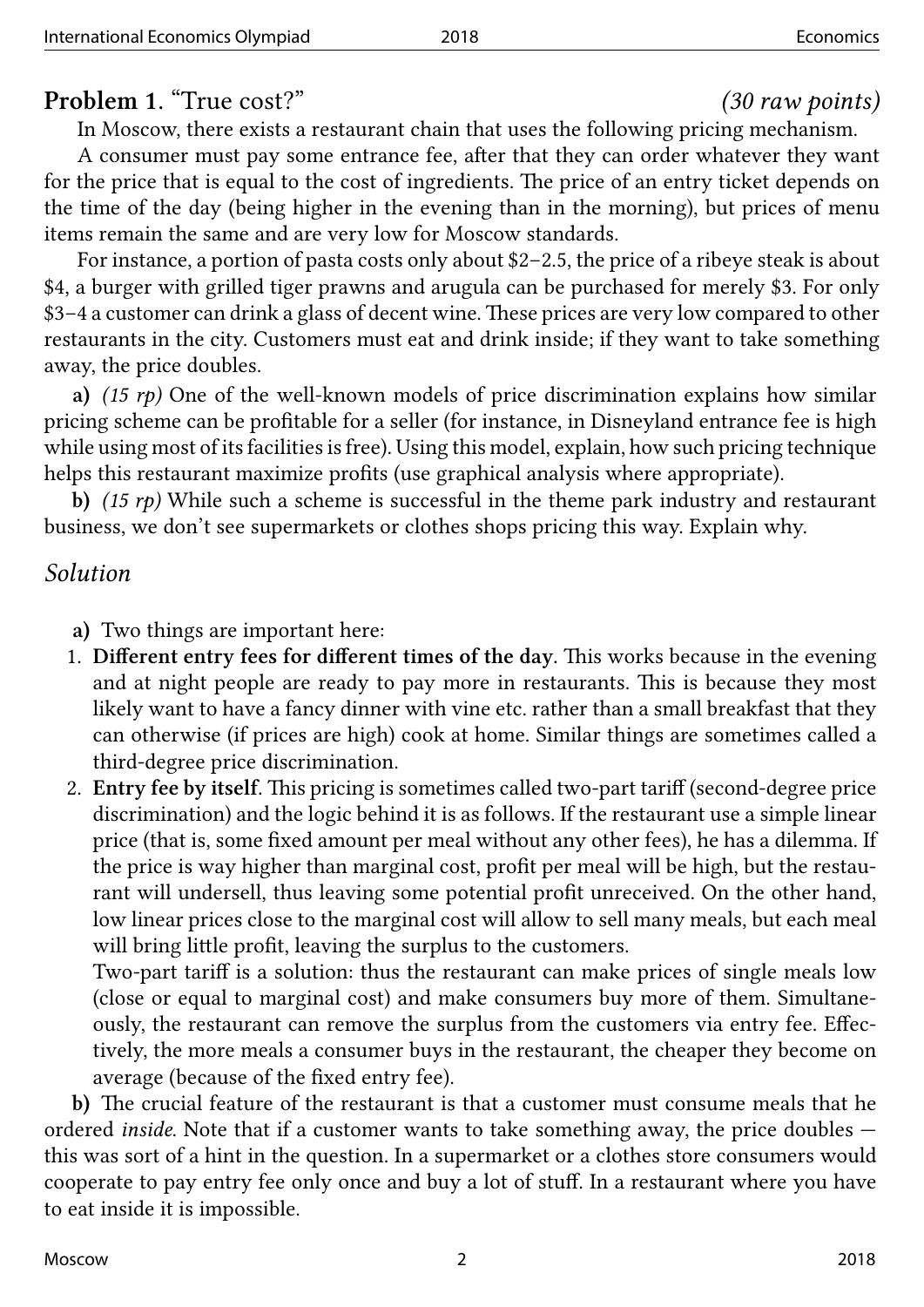# **Points distribution**<br>**a**) 5 Different e

- **a)** 5 Different entry fees explained
- **a)** 10 Entry fee explained
- **b)** 15 Answer is clear and fully covers the question.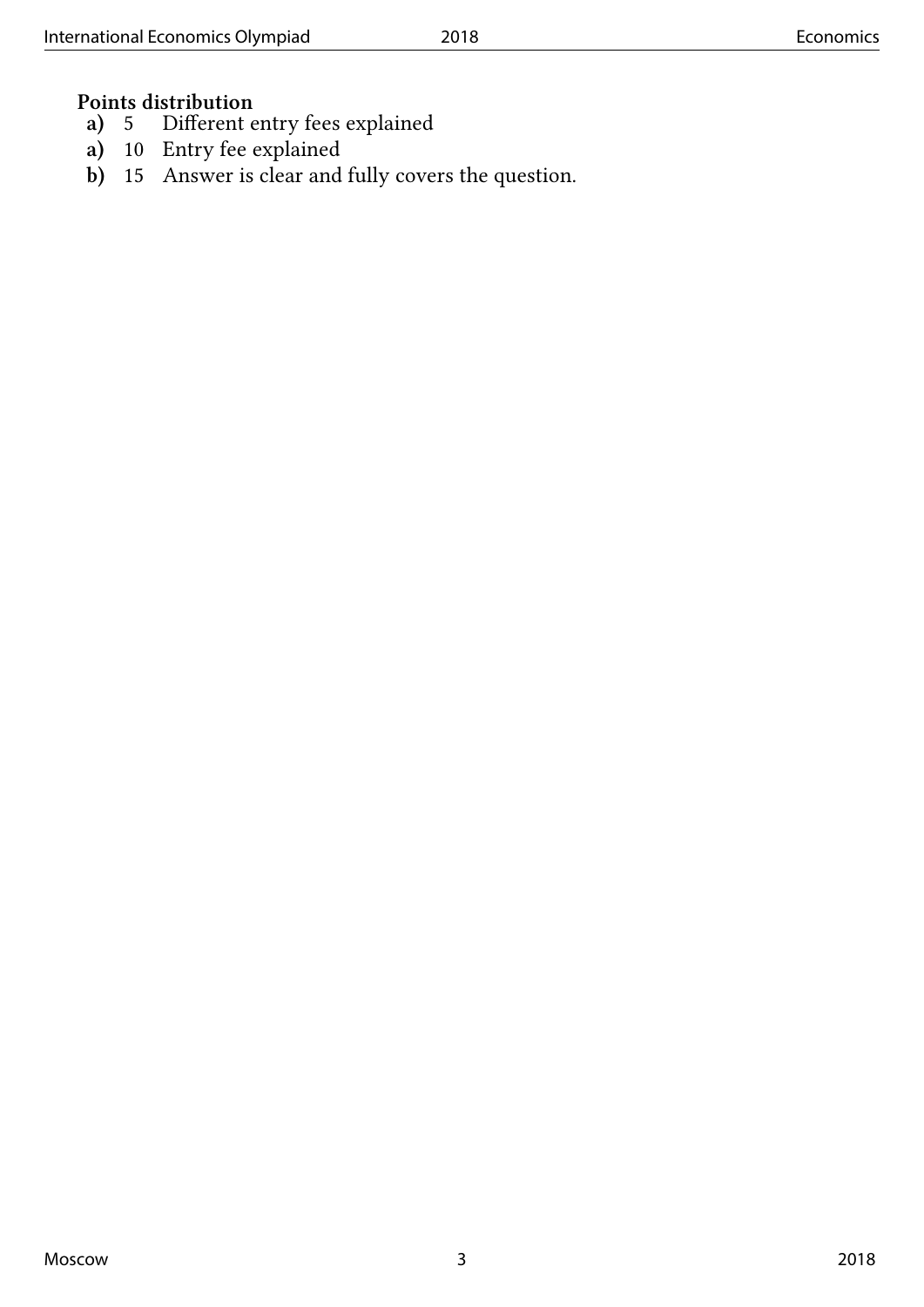**Problem 2.** "Substitutes and complements" *(30 raw points)*

Consider two commodities, A and B, that are substitutes in consumption.

**a)** *(10 pr)* Suppose that the number of consumers of good A increased, thus shifting the demand for it. Assuming perfect competition in both markets, what can you say about the resulting change in the price of B? Explain in detail.

**b)** *(10 pr)* Suppose that A and B are not only substitutes in consumption but also complements in production. What can you say about the resulting change in the price of B? Explain in detail.

**c)** *(10 pr)* Give a real-world example of two commodities that are both substitutes in consumption and complements in production.

### *Solution*

**a)** If number of customers for good A increases, this means that demand for good A will increase and demand curve will shift to write thus increasing price and quantity demanded for product A (see Pic.1)

Growing demand for product A will increase the pressure on the price of the product A, thus causing consumers reconsider the choice of product A and switching to substitute product B (see Pic.2)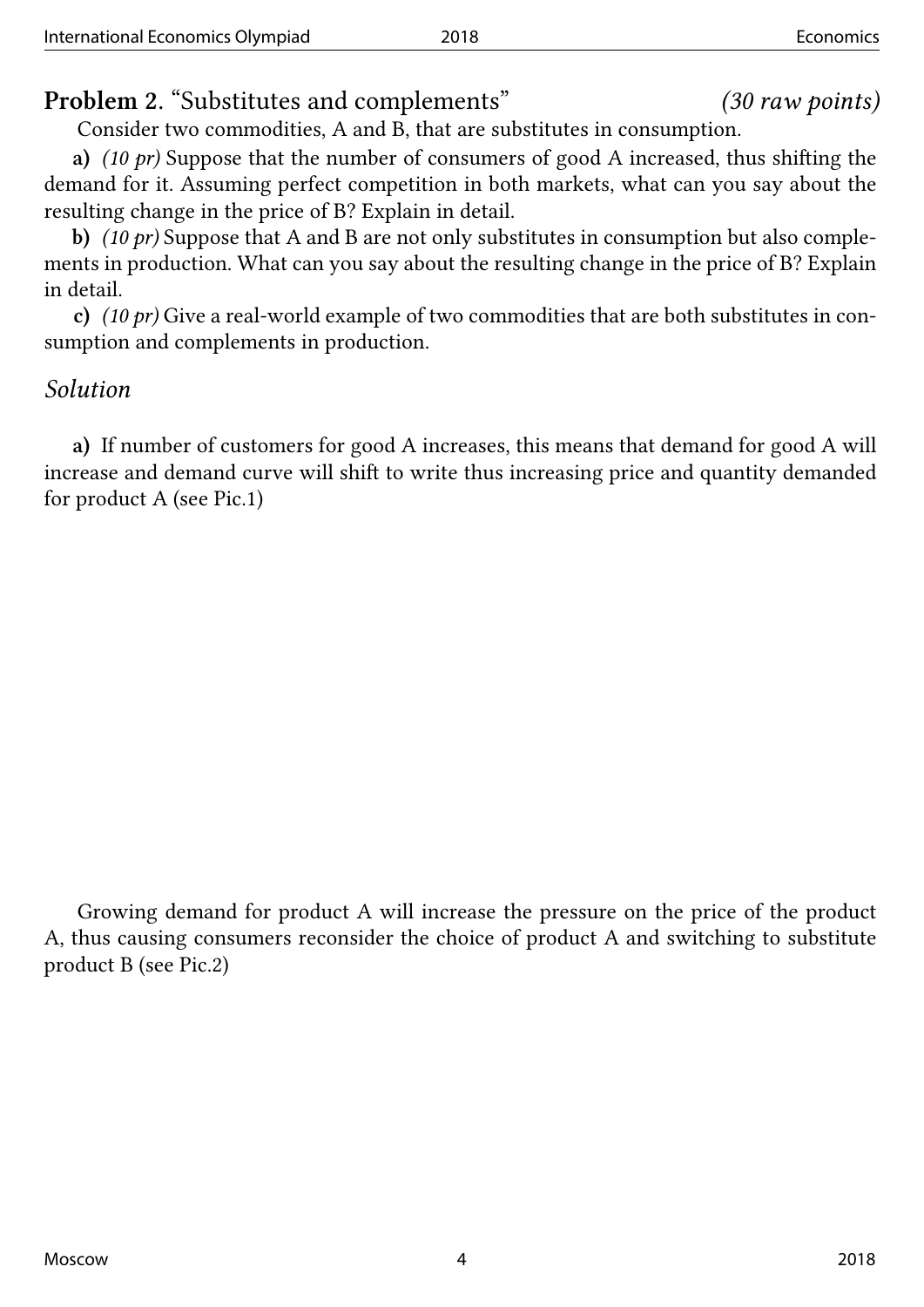

Pic.2. Substitute products A and B (case of cross-price)

If customers are switching to product B then this puts also a pressure on the price of product B. Price of product B increases.



Pic.3. Demand for product B

**b)** If goods A and B are also complements in production, increase of quantity supplied of A will increase also the supply of B thus causing the downward pressure on the price of B (see Pic. 4).



Pic.4. Demand for product B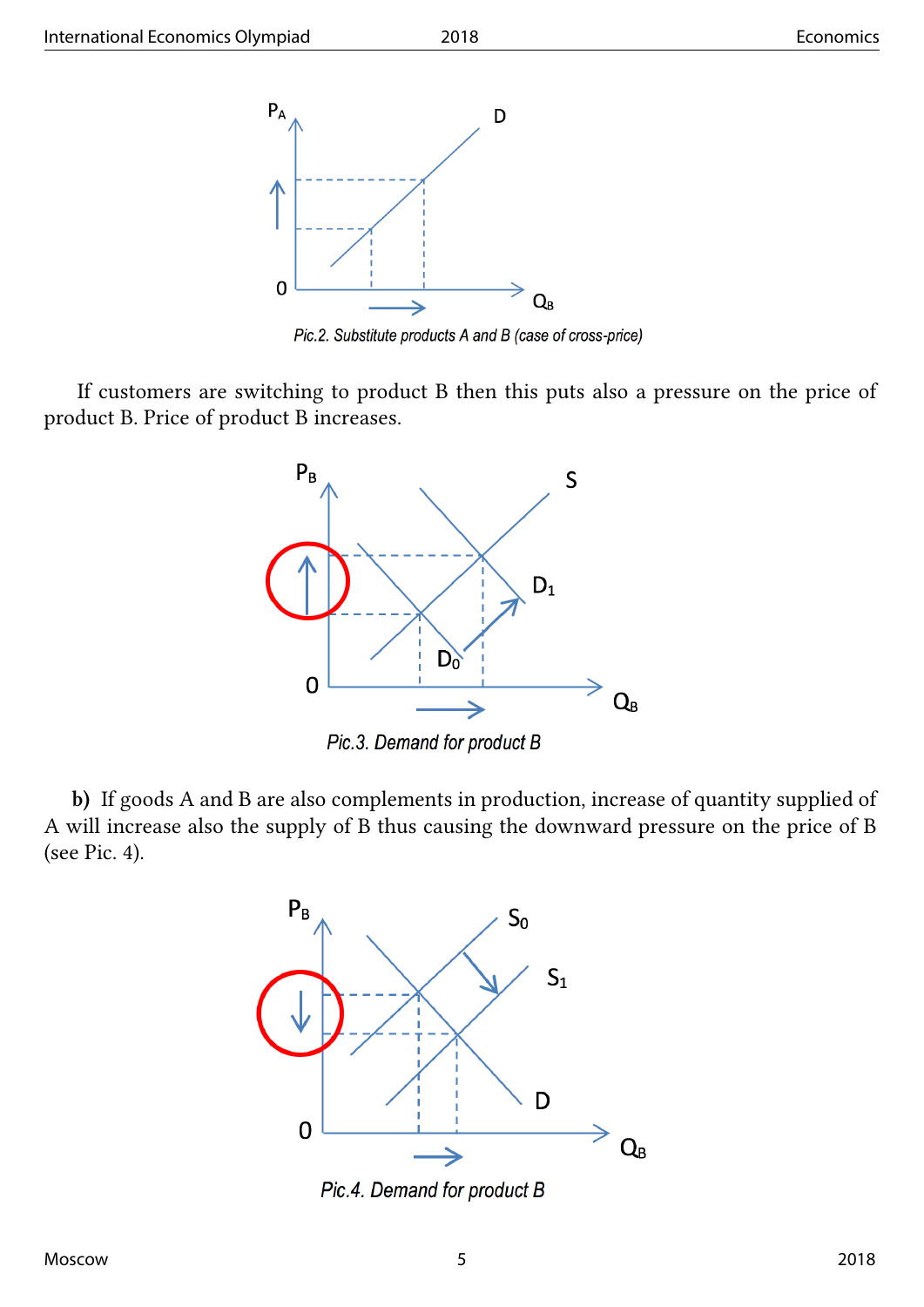Combining Pics 3 and 4, we infer that the effect on the price of B is unclear.

**c)** Complements in production are two or more goods that are jointly produced using a given resource. The production of one good automatically triggers the production of another, often as a by-product. Both goods are simultaneously produced from the same resources. Production of one good does not decrease the production of the other, as would be the case for substitutes in production.

Real-life examples:

- 1. Oil and Gas
- 2. Chicken wings and chicken breast
- 3. Milk and yogurt

### **Points distribution for all parts**

- 0 No significant answer or answer that doesn't fit the question
- 5 Partial answer. Answer fits the question, but some parts are not explained well or unclear
- 10 Full answer. Answer is clear and fully covers the question.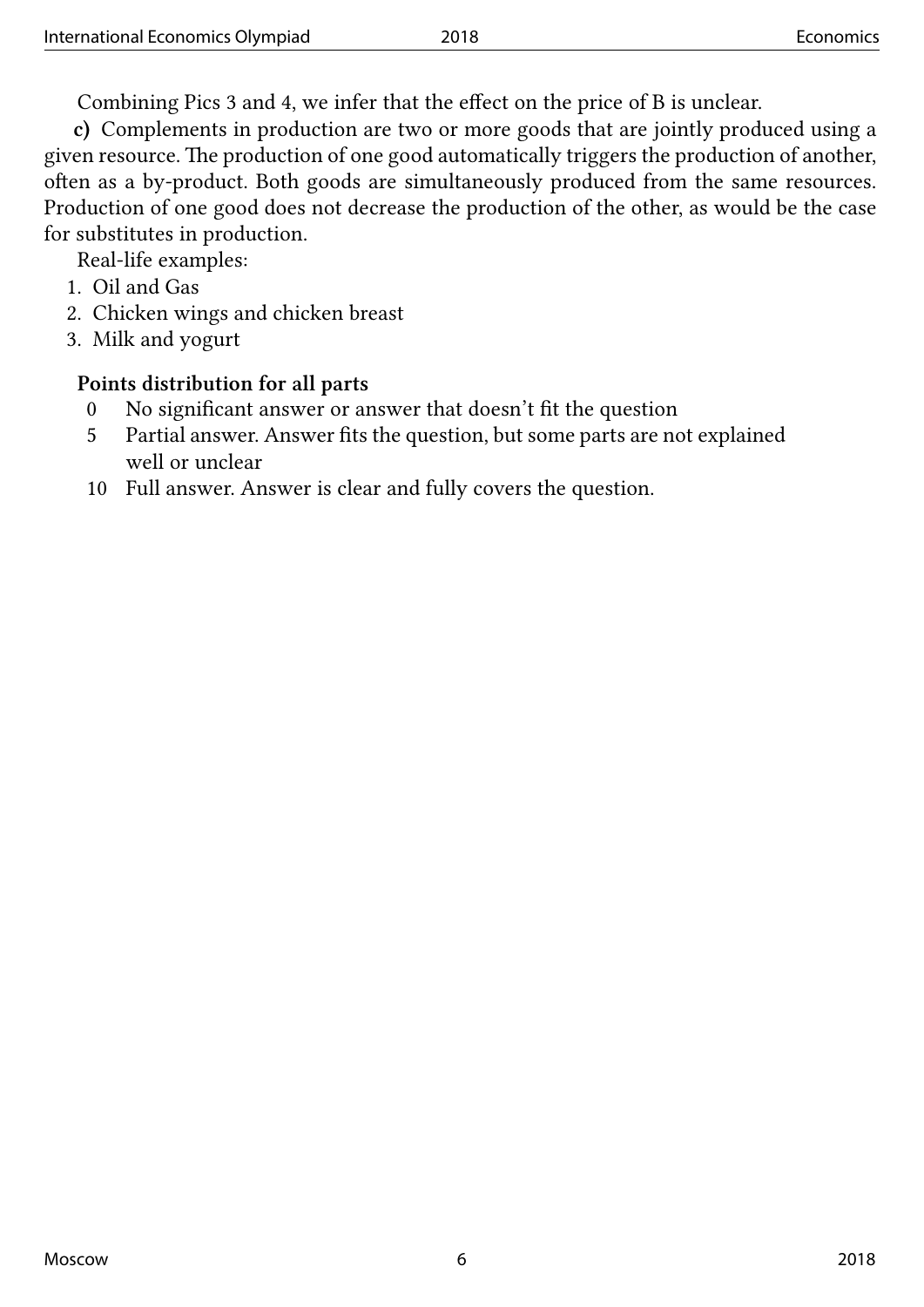### **Problem 3.** "Letting the Briber Go Free" *(30 raw points)*

A situation where a government official uses his position to acquire illicit benefit is called corruption. Corruption is a big problem in many countries and governments design different policies to curb it. According to one of the proposed policies (sometimes called *the Basu* proposal<sup>1</sup>), the government should make it legal to give bribes and severely punish only bribetakers.

**a)** *(10 rp)* Explain the logic behind this proposal: why may it work?

**b)** *(1[0](#page-6-0) rp)* Suppose Alice and Beatrice are trying to pass a test to get the driver's licenses. Alice is a good driver. However, Beatrice is a hazard to other drivers and is about to fail the test. The examiner is corrupt and tries to maximize his revenue from bribes. How will implementing the Basu proposal might affect Alice and Beatrice?

**c)** *(10 rp)* Generalise the example above: for what *class of bribes* the Basu proposal can be an efficient policy?

### *Solution*

**a)** The mechanism of asymmetric punishments creates incentives for the bribe-giver to report the facts of corruption (blow the whistle), and so, by backward induction, reduces official's incentives to take bribes.

It is not enough to say that increasing the fine for corrupt officials decreases their incentives to ask for bribes. There is nothing special about increasing fines (why not increase fines for both sides?), Basu proposal is special because it encourages whistle-blowing.

**b)** If the examiner is corrupt, he will try to receive bribes from both ladies, but these are different types of bribes.

In the case of Alice, what official does is called *extortion* (*mzdoimstvo* in Russian) — he tries to receive bribe for performing legal actions that are supposed to be free of charge. In this case, implementing the Basu proposal will create perfect incentives for Alice to blow the whistle, but probably the official will expect that so implementation is likely to reduce corruption.

Things are different for Beatrice. In her case, the examiner will try to receive the bribe for something he is not supposed to do at all (issuing the licence for a person who cannot drive) — in Russian it is called *lihoimstvo*<sup>2</sup> . Of course, if Beatrice rats the examiner out after Basu proposal implementation, she will receive her bribe back but will also have to return her driver's licence because it was issued illegally. But why apply for the licence in the first place? It was a voluntary, mutually beneficial tr[an](#page-6-1)saction between her and the examiner (although producing negative externalities for society), so cancelling it will make ger worse off. Thus, implementing Basu proposal in the case of Beatrice won't be effective.

**c)** The answer follows from **b)**: Basu proposal can be an efficient policy only for those cases of corruption when the official tries to extort money for doing his official job.

<sup>&</sup>lt;sup>1</sup>See Basu, K. (2011). *Why, for a Class of Bribes, the Act of Giving a Bribe should be Treated as Legal.* 

<span id="page-6-1"></span><span id="page-6-0"></span><sup>2</sup> For more about the difference between *mzdoimstvo* and *lihoimstvo*, see *Bardhan, P. (1997). Corruption and development: a review of issues. Journal of economic literature, 35(3), 1320-1346.* Bardhan actually uses these Russian words to describe different types of corruption.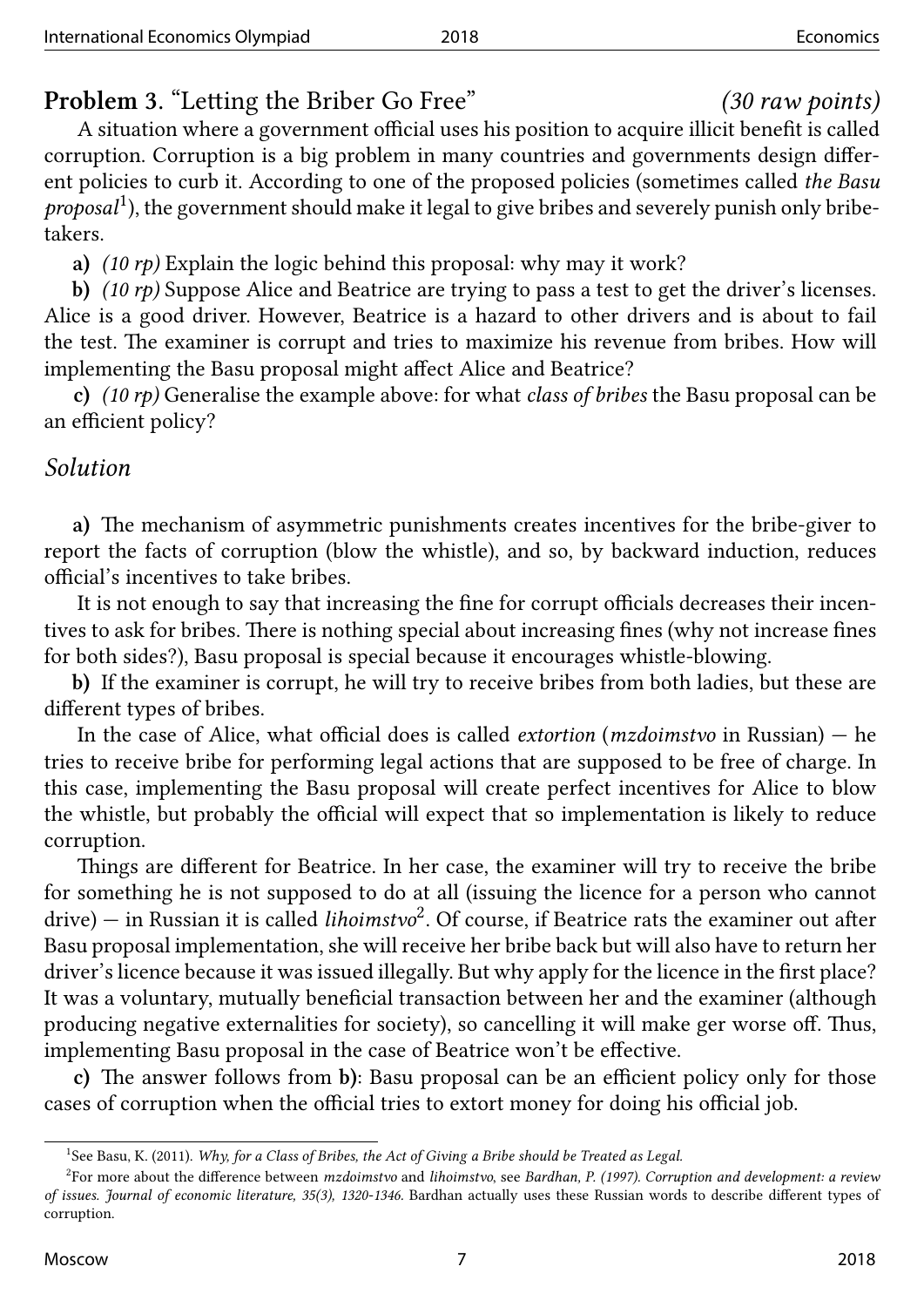### **Points distribution for all parts**

- 0 No significant answer or answer that doesn't fit the question
- 5 Partial answer. Answer fits the question, but some parts are not explained well or unclear. For example, if in part **a)** the contestant only says that increasing the fine for the official will create a disincentive to extort bribes.
- 10 Full answer. Answer is clear and fully covers the question.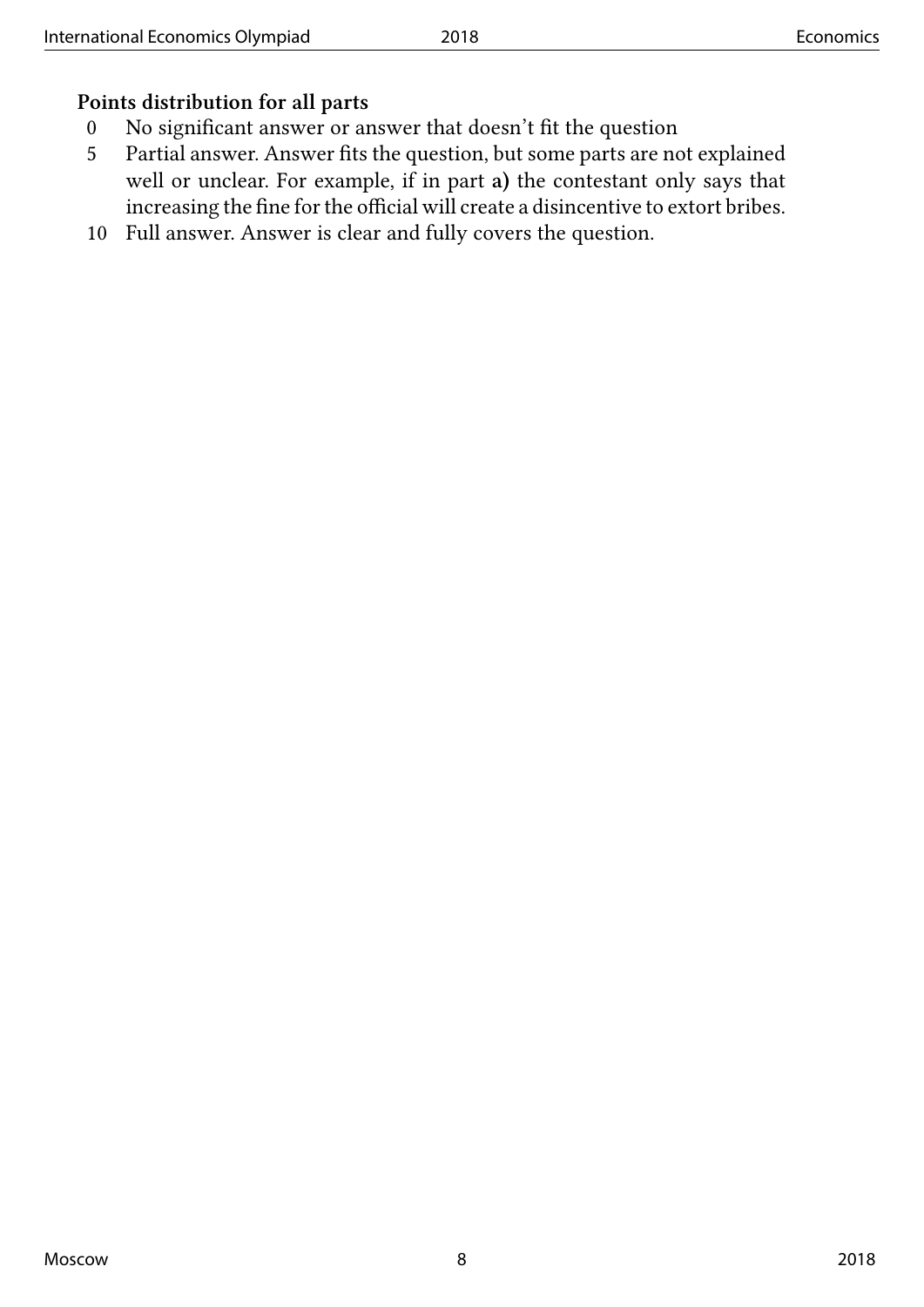### **Problem 4.** "Intergenerational Elasticity" *(30 raw points)*

The degree to which members of society have equal opportunity of success, irrespective of their family background, is often measured by *intergenerational elasticity of income*. Roughly, it measures what percentage of inequality between members of the generation is passed on to the members of the next generation. Here is a definition from *The Economy* by CORE:

*[C]onsider two pairs of fathers and children. The father in the first pair is richer than the father in the second. The intergenerational elasticity measures how much richer the child of the well off father will be than the child of the poorer father. An elasticity of 0.5, for example, means that if one father is 10% richer, then his child, when grown up, will be on average 5% richer than the other child.*

The following graph show the relation between inequality and intergenerational income elasticity. Sometimes it is called *The Great Gatsby Curve*<sup>3</sup> .



Corak, M. (2012). *Inequality from generation to generation: The United States in comparison.*

Provide two distinct economic arguments that explain the positive correlation between current inequality (measured by the Gini coefficient) and intergenerational inequality.

### *Solution*

In grading we valued clarity of the exposition and well connected arguments. We took into consideration that the statement of the question does not specify whether the Gini coefficient refers to pre-or post-tax income.

In the answer, students should address two arguments in line with those presented in the following list:

<sup>&</sup>lt;sup>3</sup>The term is attributed to Alan Krueger.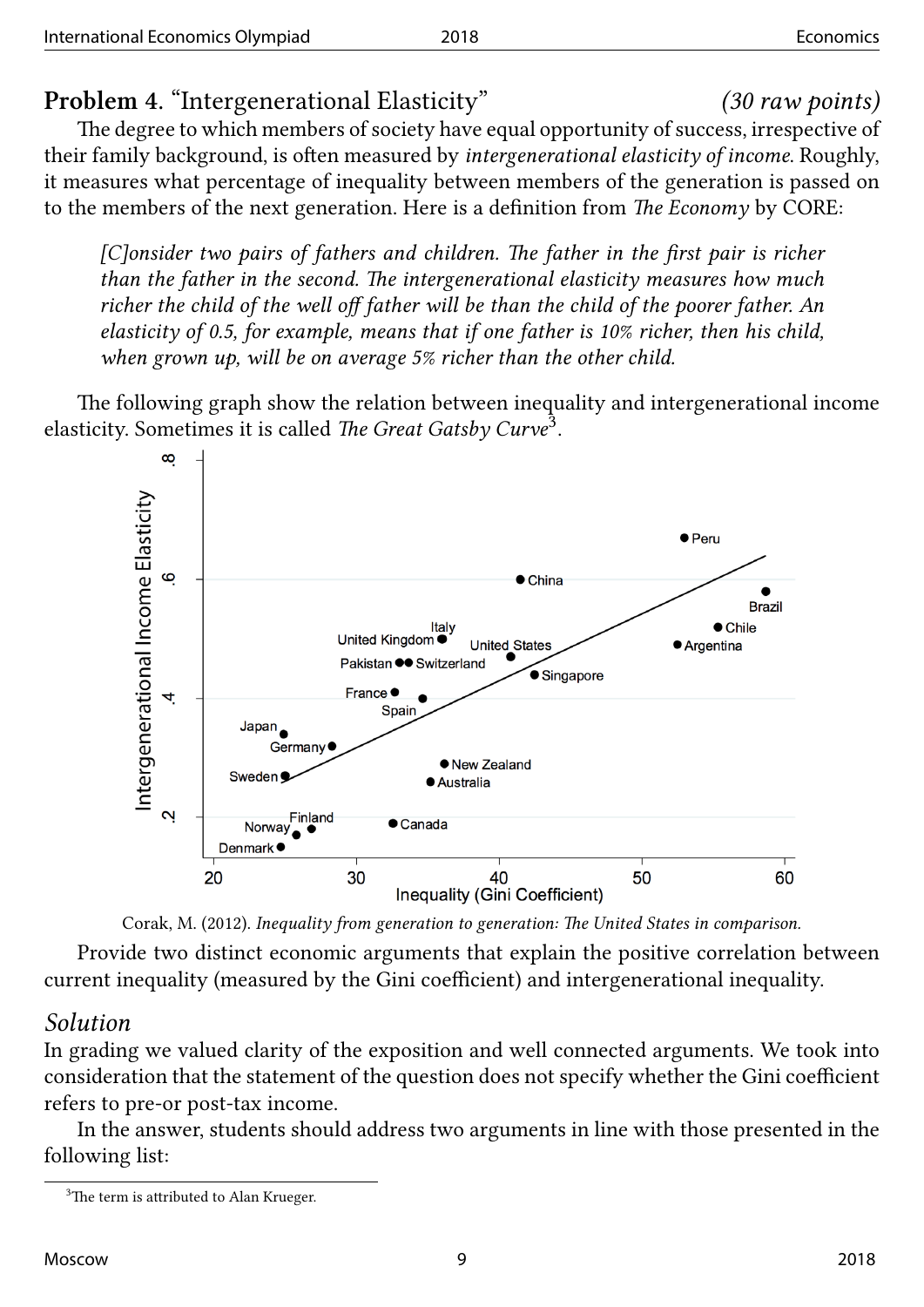- Ability: more able parents have higher income and transmit their ability to their kids (when income represents labor productivity).
- Inheritance: higher income parents accumulate more wealth and their children receive a higher inheritance (income from wealth).
- Arguments related to imperfections
	- **–** Children from higher income parents enjoy better opportunities to increase their income via access to education, parental care, …
	- **–** Children from higher income families do no suffer from credit constraints
	- **–** Segregation and discrimination
	- **–** Inequality leads to institution failures: favoritism in the labor market, corruption…

### **Point Distribution**

- 5 points Descriptive answer
- 10 points Some argumentation but not fully developed
- 15 points One sound reason
- 20 points One sound reason with a second reason not fully developed
- 25 points Two reasons with some gaps in the argumentation
- 30 points Two distinct sounded reasons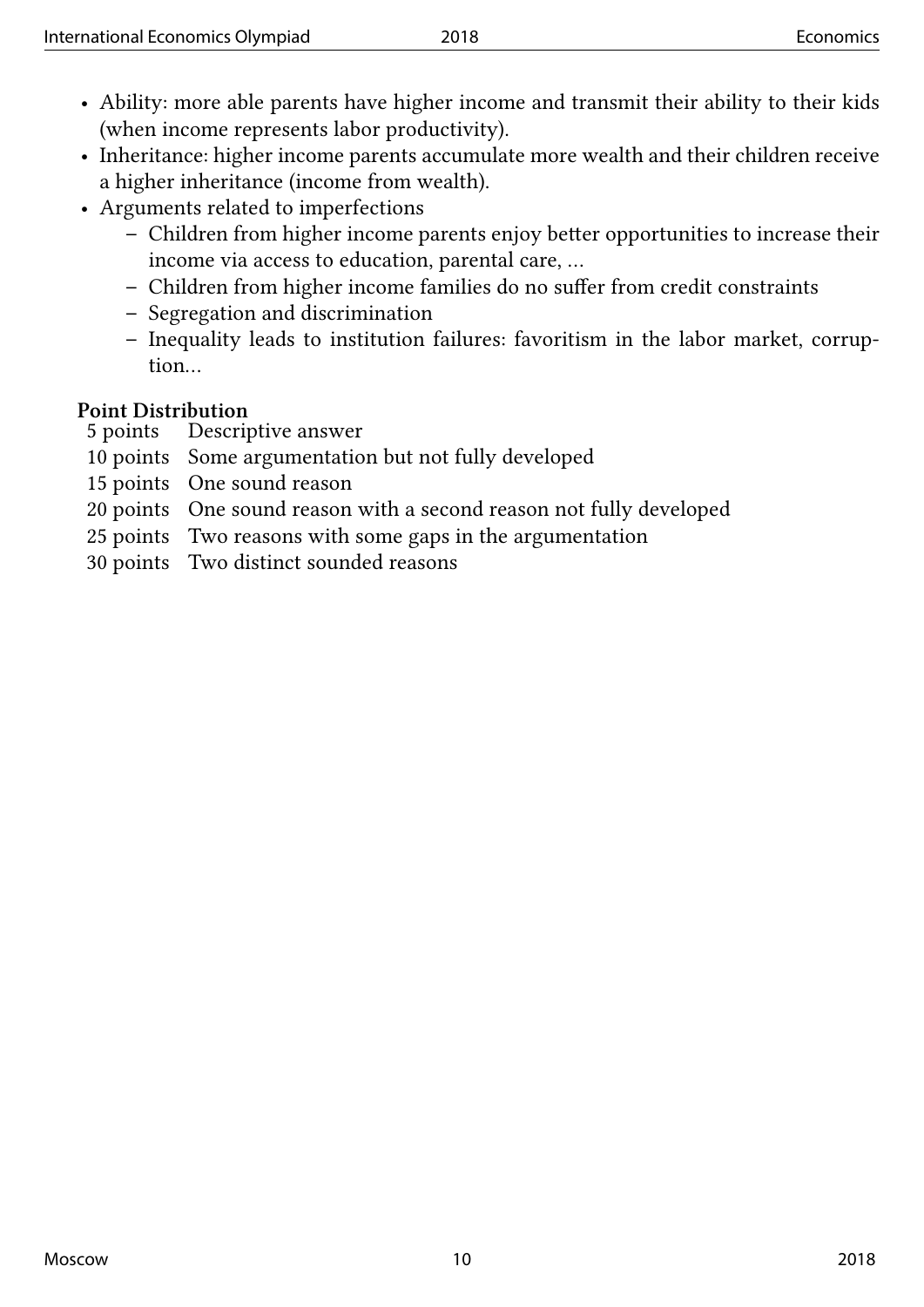## **Problem 5.** "Current Account Deficit" *(30 raw points)*

During his lecture at Sberbank Corporate University, Ilya Androsov was talking about countries that find themselves in a situation of current account deficit.

**a)** *(15 rp)* Using the example of Turkey, explain why this deficit can be detrimental to economic growth.

**b)** *(15 rp)* Can you tell a story where such current account deficit can be beneficial for the economy of the country?

### *Solution*

**a)** Ideal answer: current account deficit is balanced by an inflow of foreign capital. It means that the country is borrowing abroad. To establish if this borrowing is good or not, one needs to look at the use of the credit and the terms of credit.

Turkish banks were borrowing in foreign currencies (dollar and euro-denominated bonds and loans), which means that they were exposed to the currency risk. They tried to address this exposure by extending loans to their customers in dollars as well, but that only transferred the exchange-rate risk exposure off their balance sheets and to the balance sheets of their customers. In the end, banks were still exposed to the exchange rate risk through default risk of their customers. Moreover, the loans extended were of short maturity. All this means that the terms of the credit that Turkey got were unfavorable (short credit with exchange-rate exposure).

Turkey used the credit to finance its construction boom. Despite part of the money going to the construction of infrastructure, there was a also a substantial fraction that financed construction of residential and commercial real estate that had little potential to increase the country's GDP in the future. From the lecture we learned that investment projects were of poor quality as lending standard deteriorated, also bringing into question the ability of such projects to boost GDP growth. Hence, the way Turkey spend this borrowed money was not generating GDP growth.

**Grading:** (mention one of each)

**5pts:** Unstable currency. Currency exposure of banks through borrowing in USD, but lending in lira.

Substantial leverage and accumulated interest expense.

**10pts:** Mismatch between maturity of loans and investments. Rollover risk.

Currency exposure of banks through default risk of loans. Deterioration of credit standards.

**15pts:** Investments in construction projects, residential and commercial. i.e. boosting consumption.

**b)** Ideal answer:

If the international loans are done at good terms and the funds are invested wisely, then current account deficit can be beneficial for a country. Example of good loan terms - USA, that is able to borrow in \$, its domestic currency. Hence, its counter-parties are exposed to the exchange rate risk, not the USA.

If a country, on top of that, is using borrowed funds not for consumption, but for invest-